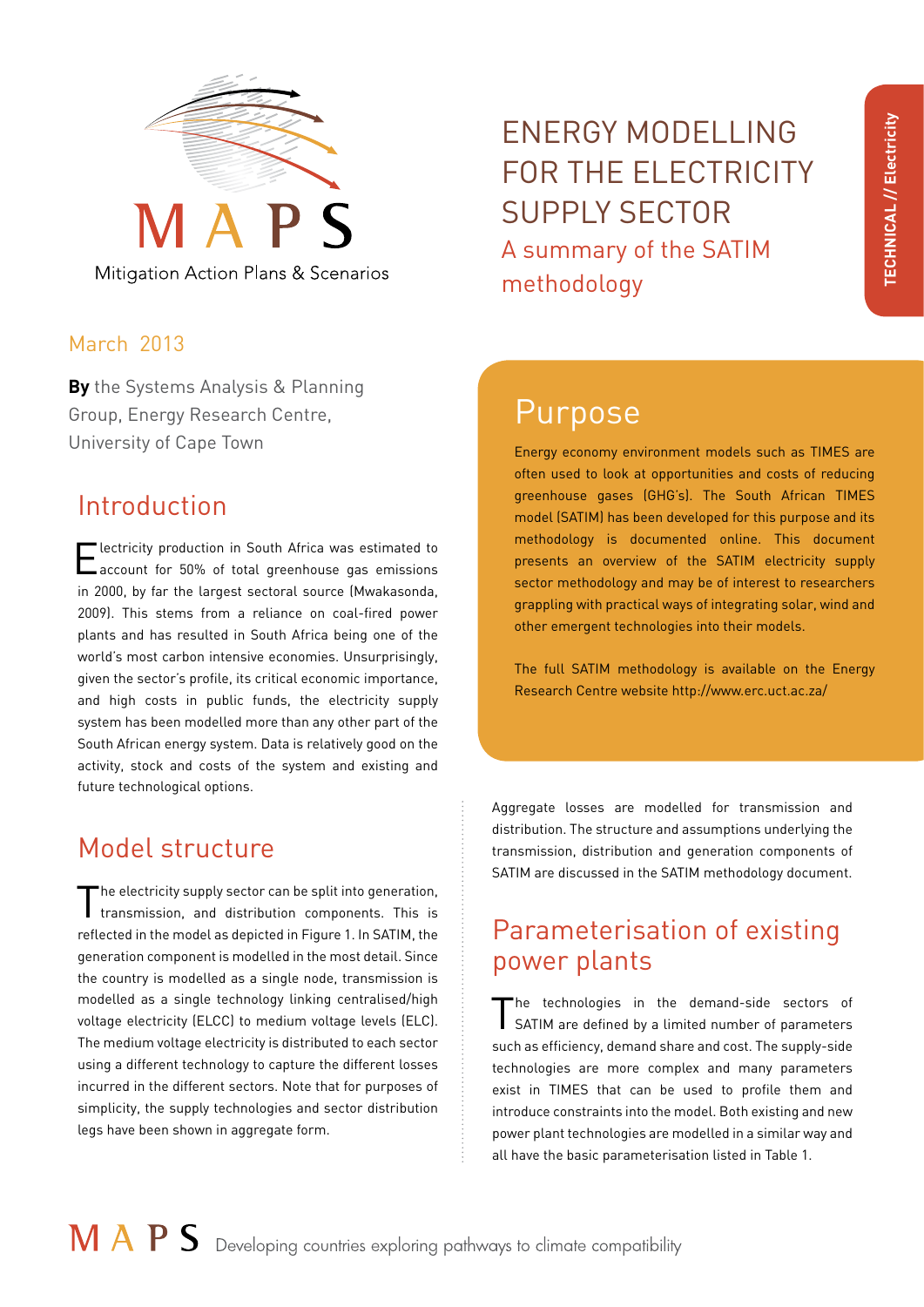#### FIGURE 1: **SIMPLIFIED SCHEMATIC OF SATIM MODEL OF THE SOUTH AFRICAN POWER SECTOR**



#### TABLE 1: **SATIM PARAMETERISATION OF POWER PLANT TECHNOLOGIES**

| <b>PARAMETERS</b>                            | <b>ADDITIONAL PARAMETERS FOR CHP PLANTS</b>                      | <b>ADDITIONAL PARAMETERS FOR NEW PLANT</b><br><b>TECHNOLOGIES</b>    |
|----------------------------------------------|------------------------------------------------------------------|----------------------------------------------------------------------|
| Energy input commodity or fuel               | Industrial process heat                                          | Limits on capacity                                                   |
| Water consumption <sup>1</sup>               | Operation in back pressure                                       | Investment cost                                                      |
| Efficiency                                   | Additional input fuel                                            | <b>Technology life</b>                                               |
| Output commodity                             | <b>ADDITIONAL PARAMETERS FOR PUMPED</b><br><b>STORAGE PLANTS</b> | Technology lead-time                                                 |
| <b>Energy availability</b>                   | Night storage technology                                         | Lower bound on new capacity                                          |
| Capacity availability                        | Input commodity - downstream electricity                         | Lower bound on capacity factor                                       |
| Capacity credit                              | Output commodity- upstream electricity                           | Bounds on wind classes                                               |
| Fixed operating and maintenance<br>cost      |                                                                  | Wind intermittency                                                   |
| Variable operating and maintenance<br>cost   |                                                                  | Capacity credit of wind                                              |
| Refurbishment/retirement profile             |                                                                  | Diurnal production of solar with and<br>without storage by timeslice |
| "Season" & "Daynite" operating<br>categories |                                                                  |                                                                      |

<sup>1</sup> Water is tracked as an emission rather than an input commodity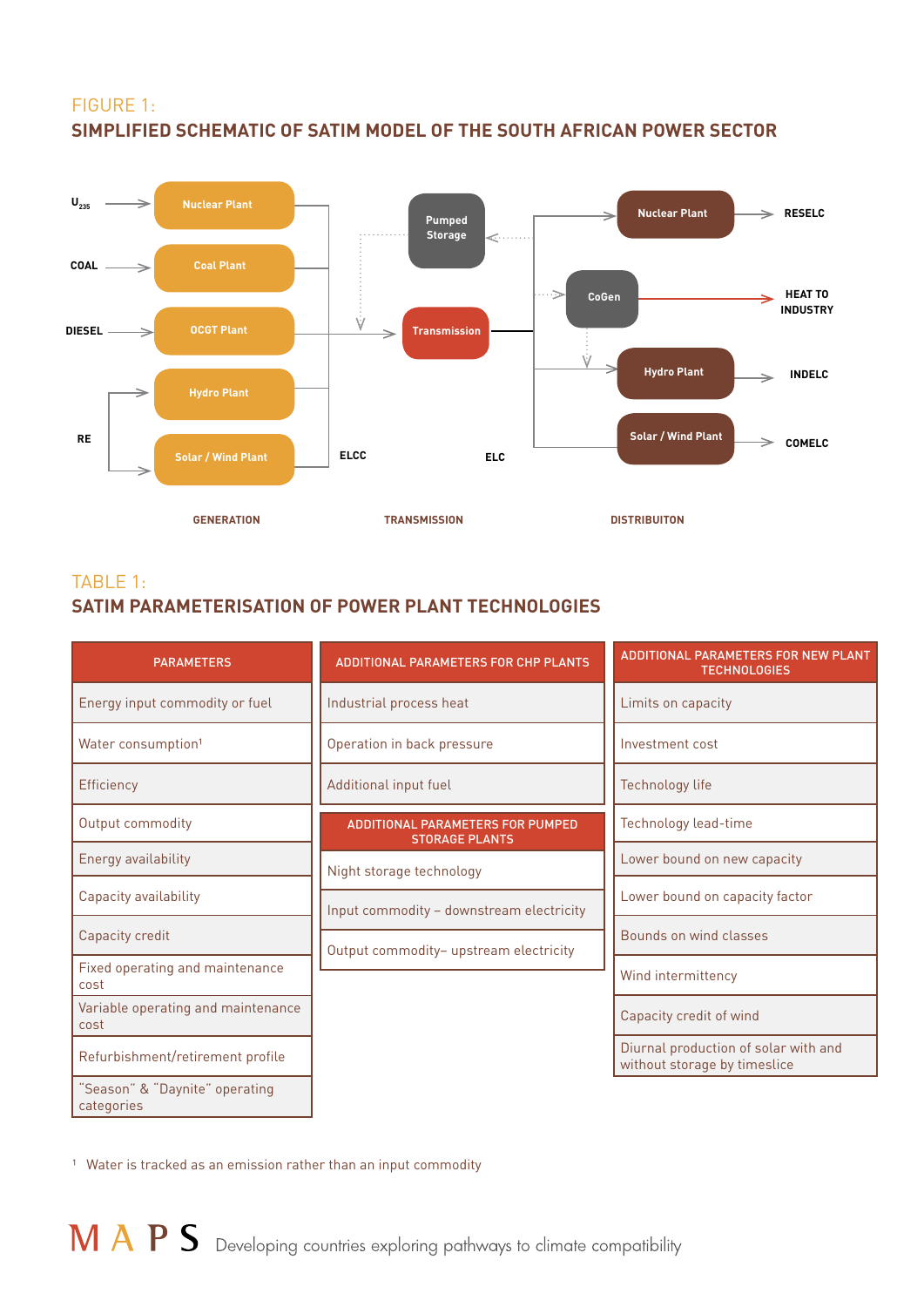These parameters are explained in more detail in the main methodology document but a few are outlined below as examples:

**Water consumption** is tracked in the model as an emission rather than an input commodity. If the latter were implemented, all technologies would have at least two input commodities and the model would apply the plant efficiency to both, complicating implementation. By tracking water consumption as an emission, a consumption rate of litres/MWh can be loaded like an emission factor, a cost can be allocated and constraints placed on consumption without the complications arising from modelling water as an input commodity.

**Energy availability** relates the total annual output to the installed capacity. The availability is less than 1 to account for maintenance and unplanned down-time. Availability is calculated as follows:

|            |     | $[NCAP_AFA] = [1-POR] \times [1-FOR]$ | Equation 1 |
|------------|-----|---------------------------------------|------------|
| Where:     |     |                                       |            |
|            |     | [NCAP AFA] = Availability Factor      |            |
| <b>POR</b> | $=$ | <b>Planned Outage Rate</b>            |            |
| <b>FOR</b> | $=$ | Forced Outage Rate.                   |            |
|            |     |                                       |            |

**Capacity Credit** gets used in the reserve margin constraint calculation which is similar to the reserve margin calculation. Reserve margin (RM) is the capacity (in %) above peak demand required to compensate for the outage rates discussed above and is conventionally calculated for systems dominated by base load as follows:

RM = (Installed Capacity)/(Peak demand) – 1

*Equation 2*

Where RM = Reserve Margin

The growth in intermittent generation capacity has resulted in a modified form of this equation, the Reserve Constraint, coming into common use.

 $\sum_{1}^{i}$  to *n*(CC<sub>i</sub> × *Installed Capacity*<sub>i</sub>) ≥ (RM+1) × *Peak Demand Equation 3*

Where CCi = Capacity Credit of technology i

Capacity credit is set to 1 for dispatchable plants such that for n dispatchable plants the equations above are equivalent. For an intermittent technology like wind however capacity credit will be less than 1 and depend on the local resource, spatial distribution of sites and installed capacity.

## Basic structure and assumptions for new/future power plants

 $\mathbf{A}$ s with the transport sector, many technologies are possible candidates for future supply of electricity in the power sector. The level of detail selected here is a trade-off between capturing as many of these possibilities and not wasting effort on very marginal future prospects or on disaggregation that is still not useful because the sector is diversifying slowly and trends are unclear. New power production technologies need to reflect the many emerging renewable and clean coal technologies, and all possible options for import from neighbouring regions. South Africa has, for instance, a rich solar resource and therefore there is reasonable disaggregation of these technologies. Thirteen distinct technologies are loaded in the model, covering central receiver, parabolic trough, concentrated photovoltaic and rooftop photovoltaic, as well as storage options for the first two. SATIM has two wind classes, with capacity factors of 29% and 25%, to reflect the varying quality of sites.

### Parameterisation of new technology power plants

TIMES offers a powerful level of parameterisation for new technologies, allowing the modeller to characterise the technical specifications, costs, and future variation in both sets of parameters. The learning rate of renewable technology costs is, for instance, a crucial assumption affecting the cost optimum future technology mix. New technologies have the same parameterisation as discussed above for existing technologies with the addition of the parameters listed under 'new power plant technologies' in Table 1.